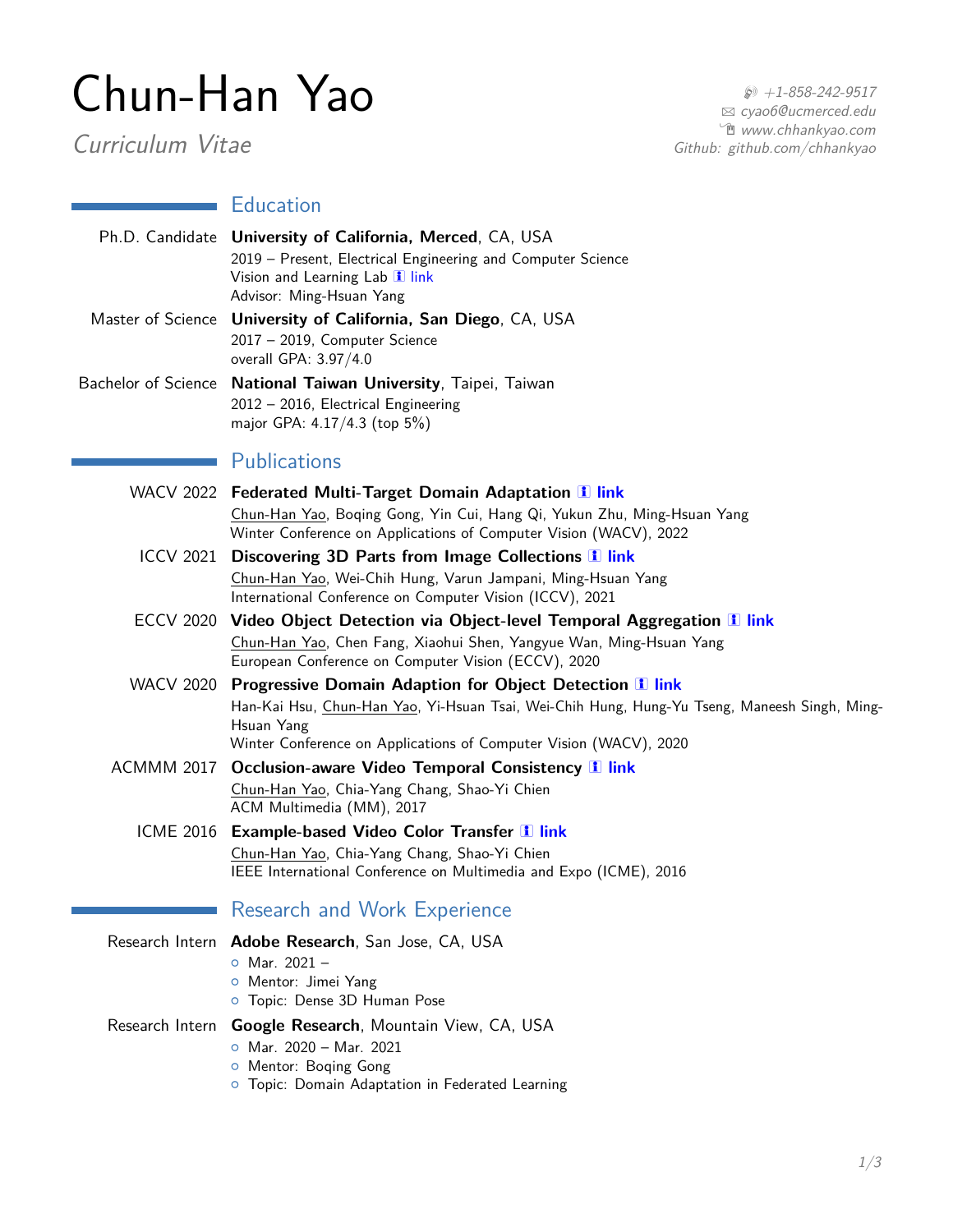|       | Research Intern Bytedance AI Lab, Palo Alto, CA, USA                                                                                                                                                                                                                        |
|-------|-----------------------------------------------------------------------------------------------------------------------------------------------------------------------------------------------------------------------------------------------------------------------------|
|       | o Mar. $2019 - Aug. 2019$<br>O Mentors: Xiaohui Shen, Chen Fang, Yangyue Wan<br>O Topic: Real-time Video Object Detection by Tracking                                                                                                                                       |
|       | Research Assistant CSE, University of California, San Diego, CA, USA<br>$\circ$ Mar. 2018 - Dec. 2018<br>o Advisor: Manmohan Chandraker<br>O Topic: 3D Reconstruction for Defect Detection via Generative Adversarial Networks                                              |
|       | Software Engineer Verizon Media (Oath/Yahoo), Sunnyvale, CA, USA<br>Intern o Jun. 2018 - Sep. 2018<br>O Mentors: Sridharan P, Umang Patel<br>O Project: Content Extraction from Coupon Images (Coupon Detection, Optical Character Recognition,<br>Name Entity Recognition) |
|       | Research Assistant CSE, University of California, San Diego, CA, USA<br>$\circ$ Sep. 2017 - Jun. 2018<br>o Advisor: Chung-Kuan Cheng<br>O Topics: BCG and fMRI Brain Image Analysis, System Power Optimization                                                              |
|       | Research Intern DT42, Taipei, Taiwan<br>$\circ$ Apr. 2017 – Aug. 2017<br>O Topic: Object Detection for Video Surveillance Systems (YOLO, Faster-RCNN)                                                                                                                       |
|       | Research Assistant EE, National Taiwan University, Taipei, Taiwan                                                                                                                                                                                                           |
|       | $\circ$ Feb. 2015 - Sep. 2016<br>o Advisor: Shao-Yi Chien<br>○ Topics: Video Temporal Consistency, Computational Photography, Multimedia                                                                                                                                    |
|       | Research Assistant MediaTek, Taipei, Taiwan<br>$O$ Aug. 2015 - Sep. 2016<br>o Advisor: Hung-Yu Wei<br>O Topic: Scheduling and Power Allocation for Millimeter-wave Mobile Wireless Networks                                                                                 |
|       | <b>Course Projects</b>                                                                                                                                                                                                                                                      |
|       | Reinforcement Imitation Learning from Sub-optimal Demonstrations, UCSD, CA<br>Learning $\circ$ Mar. 2018 - Jun. 2018<br>o Instructor: Michael Yip<br>○ Extended DDPG with augmented loss and adaptive exploration for tasks in OpenAI Gym (Python)                          |
|       | Neural Networks Nuclei Segmentation for Diverse Medical Images, UCSD, CA<br>o Jan. 2018 - Mar. 2018<br>o Instructor: Garison Cottrell<br>○ Achieved 0.413 mAP (top 10% on Kaggle leaderboard) with U-Net and FCN (Python)                                                   |
|       | Convex Optimization 3D Shape Estimation via Convex Relaxation Methods, UCSD, CA<br>$\circ$ Jan. 2018 - Mar. 2018<br>o Instructor: Chung-Kuan Cheng<br>○ Predicted 3D shape of human bodies from single images (MATLAB)                                                      |
|       | <b>Honors and Awards</b>                                                                                                                                                                                                                                                    |
| Award | Undergraduate Innovation Award, EE, National Taiwan University, Jun. 2016<br>Top 3 research projects                                                                                                                                                                        |
| Award | Presidential Award, Award, National Taiwan University, Jan. 2009, Jun. 2009<br>Top $5\%$ in the department                                                                                                                                                                  |